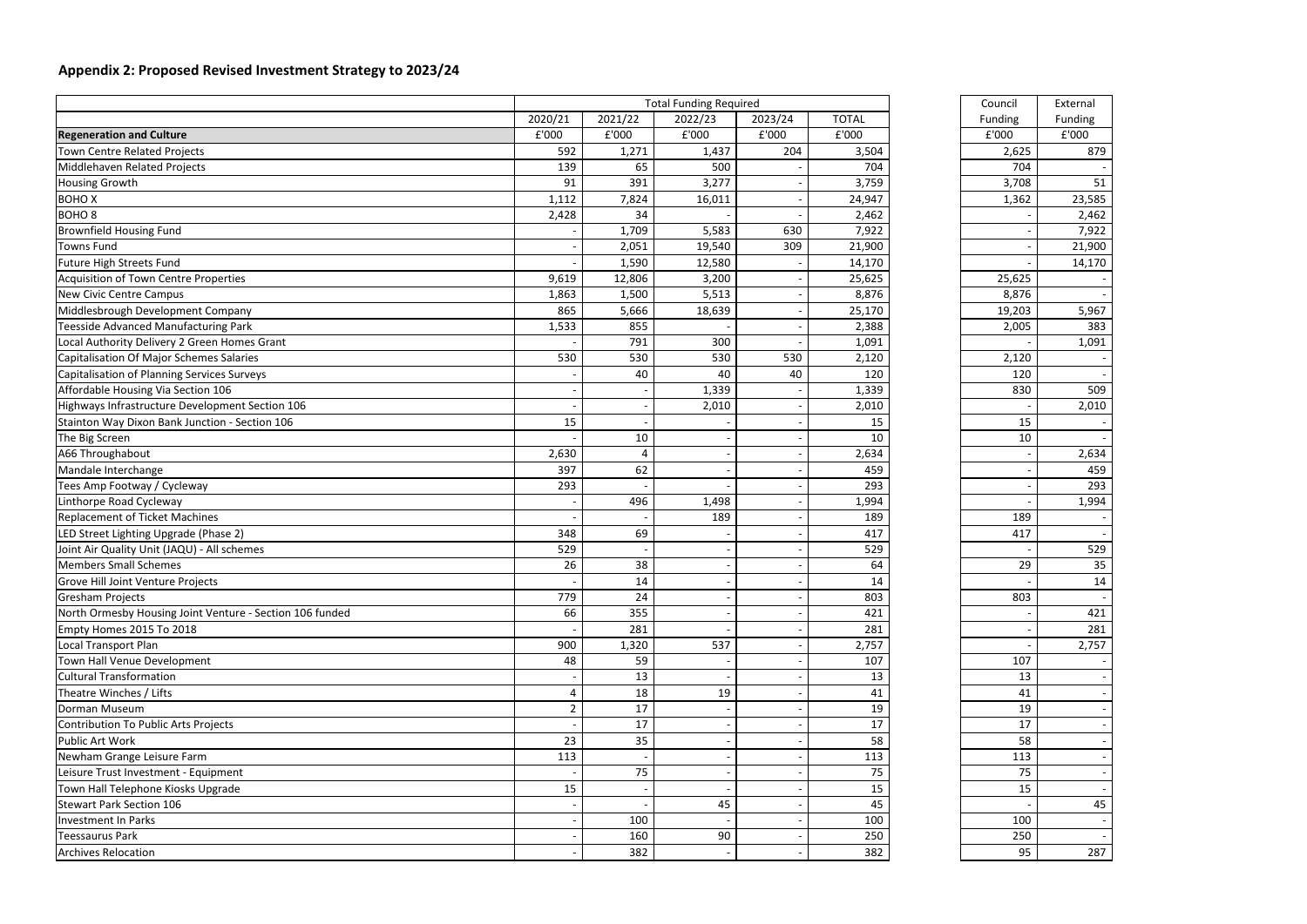| <b>Total Re</b><br>eeneration and Culture. | 24,960 | 40,672 | 92,877 | 1,713 | 160,222 | 69,544 | 90,678 |
|--------------------------------------------|--------|--------|--------|-------|---------|--------|--------|

| Council | External       |
|---------|----------------|
| Funding | <b>Funding</b> |
| £'000   | £'000          |
| 3,428   |                |
| 400     |                |
| 220     |                |
| 2,300   |                |
| 1,360   |                |
| 83      |                |
|         | 57             |
|         | 4,859          |
| 1,982   |                |
|         | 493            |
|         | 248            |
|         | 1,100          |
| 261     |                |
| 3,870   | 65             |
|         | 100            |
| 1,029   |                |
| 350     |                |
|         | 15             |
|         | 20             |
| 570     |                |
| 364     | 363            |
| 2,026   |                |
|         | 42             |
| 50      |                |
| 538     |                |
| 40      |                |
| 368     |                |
| 200     |                |
| 2,000   |                |
| 1,500   |                |
| 609     |                |
| 87      |                |
|         |                |
| 23,635  | 7,362          |

| <b>Environment and Community Services</b>                         | 2020/21<br>£'000 | 2021/22<br>£'000 | 2022/23 | 2023/24 | <b>TOTAL</b> | Funding | Funding |
|-------------------------------------------------------------------|------------------|------------------|---------|---------|--------------|---------|---------|
|                                                                   |                  |                  |         |         |              |         |         |
|                                                                   |                  |                  | £'000   | £'000   | £'000        | £'000   | £'000   |
| <b>Purchase of New Vehicles</b>                                   | 298              | 1,272            | 658     | 1,200   | 3,428        | 3,428   |         |
| Capitalisation of Wheeled Bin Replacement                         | 100              | 100              | 100     | 100     | 400          | 400     |         |
| Capitalisation of Street Furniture/Dog Fouling & Litter Bins      | 55               | 55               | 55      | 55      | 220          | 220     |         |
| Capitalisation of Highways Maintenance                            | 575              | 575              | 575     | 575     | 2,300        | 2,300   |         |
| <b>Property Services Building Investment</b>                      | 340              | 340              | 340     | 340     | 1,360        | 1,360   |         |
| Parks Improvement                                                 |                  | 83               |         |         | 83           | 83      |         |
| Nunthorpe Playing Fields S106                                     | 57               |                  |         |         | 57           |         | 57      |
| Local Transport Plan - Highways Maintenance                       | 1,412            | 3,019            | 428     |         | 4,859        |         | 4,859   |
| <b>Street Lighting-Maintenance</b>                                | 401              | 236              | 877     | 468     | 1,982        | 1,982   |         |
| <b>Urban Traffic Management Control</b>                           | 202              | 141              | 150     |         | 493          |         | 493     |
| <b>Flood Prevention</b>                                           | 237              | 11               |         |         | 248          |         | 248     |
| Department For Transport Pothole Fund                             | 1,100            |                  |         |         | 1,100        |         | 1,100   |
| <b>Members Small Schemes</b>                                      |                  | 79               | 120     | 60      | 261          | 261     |         |
| <b>Property Asset Investment Strategy</b>                         | 1,177            | 967              | 591     | 1,200   | 3,935        | 3,870   | 65      |
| <b>Nunthorpe Sports Facilities</b>                                |                  | 34               | 66      |         | 100          |         | 100     |
| East Middlesbrough Community Hub                                  | 178              | 200              | 651     |         | 1,029        | 1,029   |         |
| Christmas Lights                                                  | 350              |                  |         |         | 350          | 350     |         |
| Section 106 Ormesby Beck                                          |                  | 15               |         |         | 15           |         | 15      |
| Section 106 Cypress Road                                          |                  | 20               |         |         | 20           |         | 20      |
| <b>Hostile Vehicle Mitigation</b>                                 | 196              | 339              | 35      |         | 570          | 570     |         |
| <b>Transporter Bridge</b>                                         | 476              | 251              |         |         | 727          | 364     | 363     |
| Bridges & Structures (non Local Transport Plan)                   |                  | 452              | 1,574   |         | 2,026        | 2,026   |         |
| <b>Henry Street</b>                                               |                  | 42               |         |         | 42           |         | 42      |
| <b>CCTV</b>                                                       |                  | 50               |         |         | 50           | 50      |         |
| Captain Cook Public House                                         |                  | 538              |         |         | 538          | 538     |         |
| <b>Outer Area Shopping Centres</b>                                |                  | 40               |         |         | 40           | 40      |         |
| <b>Waste Procurement Project</b>                                  | 368              |                  |         |         | 368          | 368     |         |
| Lighting up the Town                                              |                  | 200              |         |         | 200          | 200     |         |
| Built Asset Capital Investment - Town Hall Roof                   |                  |                  | 1,000   | 1,000   | 2,000        | 2,000   |         |
| Built Asset Capital Investment -Municipal Buildings Refurbishment |                  |                  | 1,500   |         | 1,500        | 1,500   |         |
| <b>Built Asset Capital Investment -Resolution House</b>           |                  |                  | 609     |         | 609          | 609     |         |
| Built Asset Capital Investment - Central Library WC               |                  |                  | 87      |         | 87           | 87      |         |
| <b>Total Environment and Community Services</b>                   | 7,524            | 9,059            | 9,416   | 4,998   | 30,997       | 23,635  | 7,362   |

| Council | External |
|---------|----------|
| Funding | Funding  |
| f'000   | £'000    |
| 679     |          |
|         |          |
| 679     |          |

|                                                  | <b>Total Funding Required</b> |         |         |         | Council      | External       |                |
|--------------------------------------------------|-------------------------------|---------|---------|---------|--------------|----------------|----------------|
|                                                  | 2020/21                       | 2021/22 | 2022/23 | 2023/24 | <b>TOTAL</b> | <b>Funding</b> | <b>Funding</b> |
| <b>Public Health</b>                             | £'000                         | £'000   | £'000   | £'000   | £'000        | £'000          | £'000          |
| Health & Wellbeing Hub                           |                               |         | 756,    |         | 756          | 679            | 77             |
|                                                  |                               |         |         |         |              |                |                |
| <b>Total Public Health and Public Protection</b> |                               |         | 756     |         | 756          | 679            | 77             |

| 69,544 | 90,678 |
|--------|--------|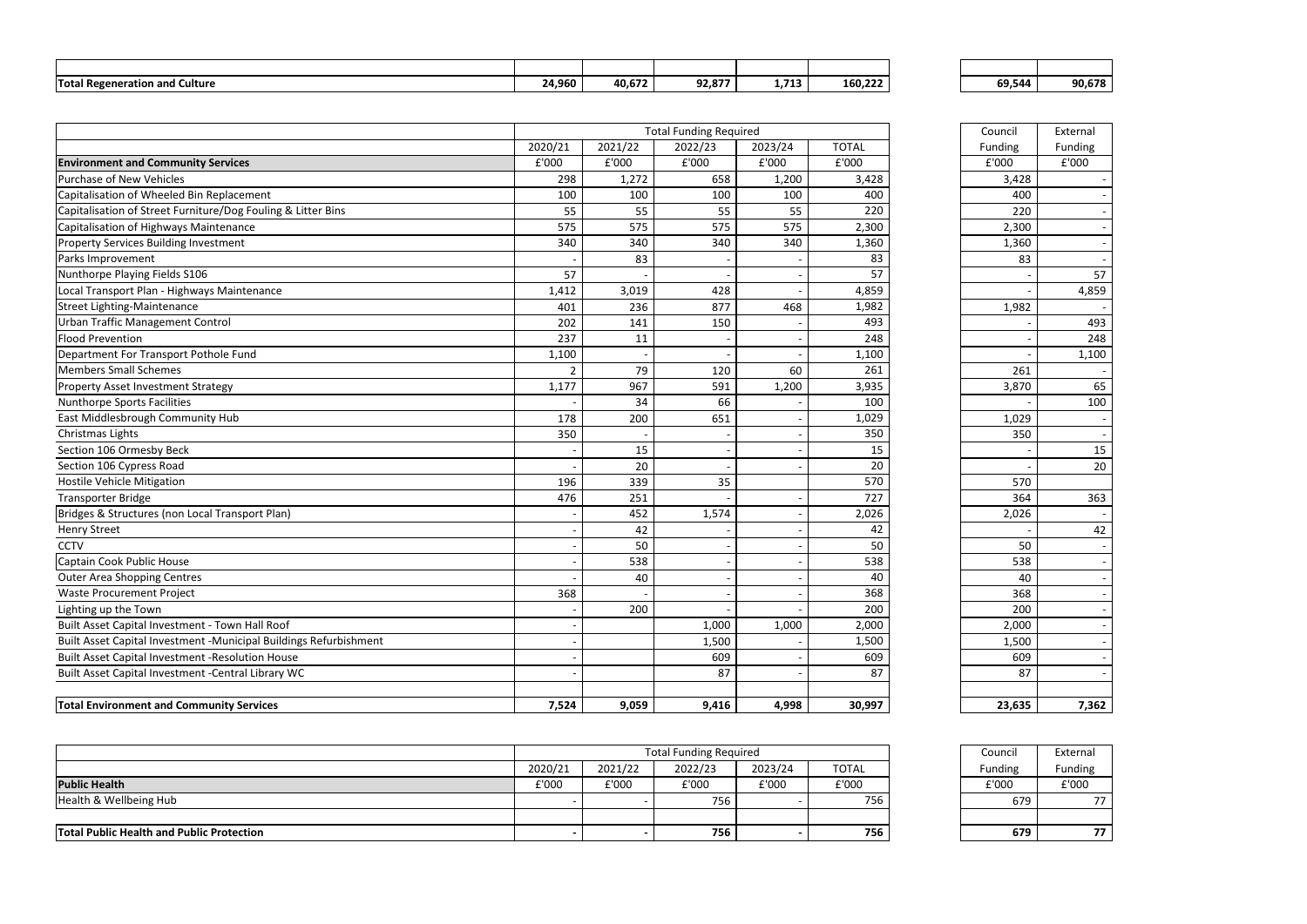| <b>Funding</b><br>Funding<br>£'000<br>£'000<br>157<br>35<br>3<br>7,528<br>1,022<br>937<br>3,778<br>990<br>3,258<br>464<br>923<br>312<br>700<br>1,000<br>7 | 2,101   | 19,013   |
|-----------------------------------------------------------------------------------------------------------------------------------------------------------|---------|----------|
|                                                                                                                                                           |         |          |
|                                                                                                                                                           |         |          |
|                                                                                                                                                           |         |          |
|                                                                                                                                                           |         |          |
|                                                                                                                                                           |         |          |
|                                                                                                                                                           |         |          |
|                                                                                                                                                           |         |          |
|                                                                                                                                                           |         |          |
|                                                                                                                                                           |         |          |
|                                                                                                                                                           |         |          |
|                                                                                                                                                           |         |          |
|                                                                                                                                                           |         |          |
|                                                                                                                                                           |         |          |
|                                                                                                                                                           |         |          |
|                                                                                                                                                           |         |          |
|                                                                                                                                                           | Council | External |

| Council        | External |
|----------------|----------|
| <b>Funding</b> | Funding  |
| £'000          | £'000    |
| 382            |          |
| 18             |          |
| 10             |          |
| 205            |          |
| 275            |          |
| 330            |          |
| 22             |          |
|                | 38       |
|                |          |
| 1,242          | 38       |

| ouncil | External |
|--------|----------|
|        |          |
| unding | Funding  |
| £'000  | £'000    |
| 2,513  | 72       |
| 816    | 4,887    |
| 200    |          |
|        | 108      |
|        | 143      |
| 238    |          |
|        |          |
| 3,767  | 5,210    |

| ouncil: | External       |
|---------|----------------|
| unding  | <b>Funding</b> |
|         |                |

|                                                                                   |         |         | <b>Total Funding Required</b> |         | Council      | External       |         |
|-----------------------------------------------------------------------------------|---------|---------|-------------------------------|---------|--------------|----------------|---------|
|                                                                                   | 2020/21 | 2021/22 | 2022/23                       | 2023/24 | <b>TOTAL</b> | <b>Funding</b> | Funding |
| <b>Education &amp; Partnerships</b>                                               | £'000   | £'000   | £'000                         | £'000   | £'000        | £'000          | £'000   |
| Block Budget (Grant) Devolved Formula Capital - Various Schools                   |         | 157     |                               |         | 157          |                | 157     |
| Block Budget (Grant) Section 106 Avant Low Gill                                   |         |         | 35                            |         | 35           |                | 35      |
| <b>Block Budget (Grant) School Condition Allocation</b>                           |         |         |                               |         |              |                |         |
| <b>Block Budget (Grant) Basic Needs</b>                                           |         |         | 5,883                         | 1,645   | 7,528        |                | 7,528   |
| Block Budget (Grant) High Needs Provision Capital Allocation (HNPCA)              |         | 262     | 760                           |         | 1,022        |                | 1,022   |
| Schemes in Maintained Primary Schools                                             | 2,387   | 1,448   | 749                           | 131     | 4,715        | 937            | 3,778   |
| Schemes in Primary Academies                                                      | 195     | 162     | 234                           | 399     | 990          |                | 990     |
| Schemes in Secondary Academies                                                    | 865     | 321     | 1,658                         | 414     | 3,258        |                | 3,258   |
| Schemes in Special Schools                                                        | 544     | 473     | 370                           |         | 1,387        | 464            | 923     |
| Capitalisation of Salary Costs                                                    | 102     | 104     | 106                           |         | 312          |                | 312     |
| Contribution to New School at Middlehaven                                         |         |         | 1,700                         |         | 1,700        | 700            | 1,000   |
| Block Budget (Grant) EFA Early Years 2 Year olds Entitlement (Trajectory Project) |         |         |                               |         |              |                |         |
| <b>Total Education &amp; Partnerships</b>                                         | 4,093   | 2,934   | 11,498                        | 2,589   | 21,114       | 2,101          | 19,013  |

|                                                |         |         | <b>Total Funding Required</b> |         | Council      | External        |         |
|------------------------------------------------|---------|---------|-------------------------------|---------|--------------|-----------------|---------|
|                                                | 2020/21 | 2021/22 | 2022/23                       | 2023/24 | <b>TOTAL</b> | Funding         | Funding |
| <b>Children's Care</b>                         | £'000   | £'000   | £'000                         | £'000   | £'000        | £'000           | £'000   |
| Edge Of Care Project (Hub)                     | 347     | 35      |                               |         | 382          | 382             |         |
| Edge Of Care Project (Spencerfield 117-120)    | 18      |         | $\overline{\phantom{0}}$      |         | 18           | 18              |         |
| Edge Of Care Project (3 Broadwell)             | 10      |         | $\overline{\phantom{0}}$      |         | 10           | 10 <sup>1</sup> |         |
| <b>Rosecroft Renovations</b>                   | 35      | 150     | 20                            |         | 205          | 205             |         |
| 34 Marton Avenue, Fir Tree - Garage Conversion |         | 249     | 25                            |         | 275          | 275             |         |
| Contact Centre - Bus Station Unit 1            |         | 234     | 93                            |         | 330          | 330             |         |
| Willow Tree - Bathroom Refurbishment           |         | 22      | $\overline{\phantom{0}}$      |         | 22           | 22              |         |
| Holly Lodge Sensory Room                       |         | 38      | $\overline{\phantom{0}}$      |         | 38           |                 | 38      |
|                                                |         |         |                               |         |              |                 |         |
| <b>Total Children's Care</b>                   | 414     | 728     | 138                           |         | 1,280        | 1,242           | 38      |

|                                                       |         |         | <b>Total Funding Required</b> |         | Council      | External       |         |
|-------------------------------------------------------|---------|---------|-------------------------------|---------|--------------|----------------|---------|
|                                                       | 2020/21 | 2021/22 | 2022/23                       | 2023/24 | <b>TOTAL</b> | <b>Funding</b> | Funding |
| <b>Adult Social Care and Health Integration</b>       | £'000   | £'000   | £'000                         | £'000   | £'000        | £'000          | £'000   |
| Chronically Sick & Disabled Persons Act - All schemes | 533     | 666     | 776                           | 610     | 2,585        | 2,513          | 72      |
| Disabled Facilities Grant - All schemes               | 2,285   | 2,158   | 1,260                         |         | 5,703        | 816            | 4,887   |
| Capitalisation of Staying Put Salaries                | 50      | 50      | 50                            | 50      | 200          | 200            |         |
| Home Loans Partnership (formerly 5 Lamps)             | 29      | 30      | 49                            |         | 108          |                | 108     |
| <b>Small Schemes</b>                                  |         | 31      | 97                            |         | 143          |                | 143     |
| Connect / Telecare IP Digital Switchover              | 100     | 98      | 40                            |         | 238          | 238            |         |
|                                                       |         |         |                               |         |              |                |         |
| <b>Total Adult Social Care and Health Integration</b> | 3,012   | 3,033   | 2,272                         | 660     | 8,977        | 3,767          | 5,210   |

| $\overline{\phantom{a}}$<br>Total Funding Required |                             |              |         |              |  | Council | Externa      |
|----------------------------------------------------|-----------------------------|--------------|---------|--------------|--|---------|--------------|
| 2020/21                                            | ,,,, <i>,</i> ,,<br>2021/22 | 2022/2:<br>. | 2023/24 | <b>TOTAL</b> |  | ∙undinµ | .<br>-undıng |